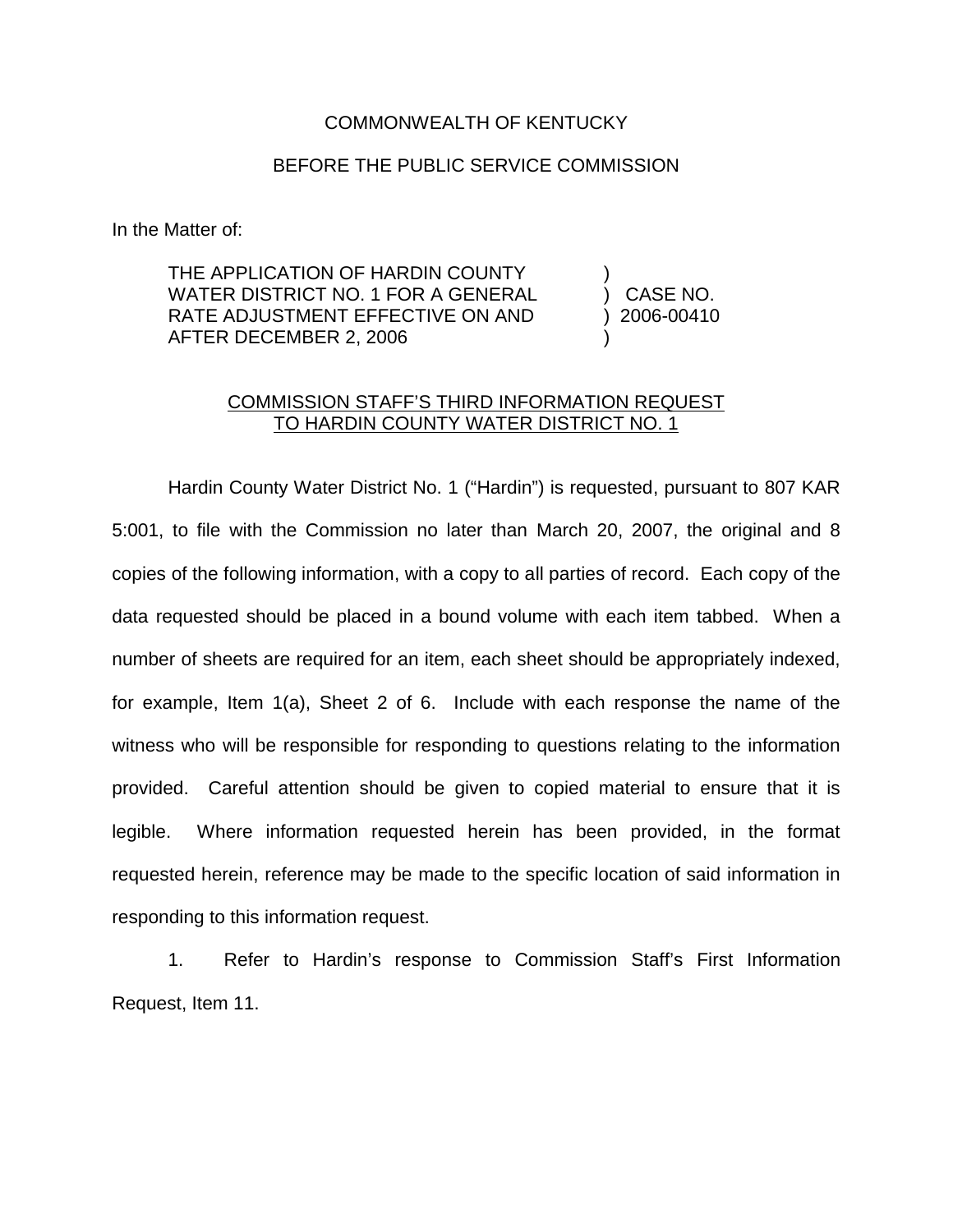a. In its response to 11(a), Hardin failed to include a copy of the ordinance or resolution for its 1998 "fixed rate" bond issuance. Provide a copy of the ordinance or resolution for that bond issuance.

b. In response to 11(c), Hardin submitted a combined amortization schedule for its outstanding bond issuances. Provide a separate amortization schedule for each bond issuance using the format in Table 2(b) below.

| Table 2(b)          |                         |           |          |                         |                               |
|---------------------|-------------------------|-----------|----------|-------------------------|-------------------------------|
| <u>Year</u><br>2005 | Interest<br><u>Rate</u> | Principal | Interest | Principal &<br>Interest | Outstanding<br><b>Balance</b> |

2. Refer to Hardin's response to Commission Staff's Second Information Request, Item 6(e). Hardin did not respond to Commission Staff's request that it explain, "[w]hy it is appropriate and necessary for Hardin to calculate its revenue requirements using the debt coverage inclusive of depreciation expense as done at page 1 of Exhibit 11 of the application" when the 2005 bond issuance requires a 120 percent debt service coverage exclusive of an allowance for depreciation. Provide Hardin's explanation as Commission Staff originally requested.

3. Refer to Hardin's response to Commission Staff's Second Information Request, Items 8(c) and (d).

a. Provide an itemized list of the sewer and waste water activity that occurs at the Service Center.

b. Hardin states that it will be performing an update of its sewer rate to the government based upon actual cost of service in 2008. Is Hardin currently tracking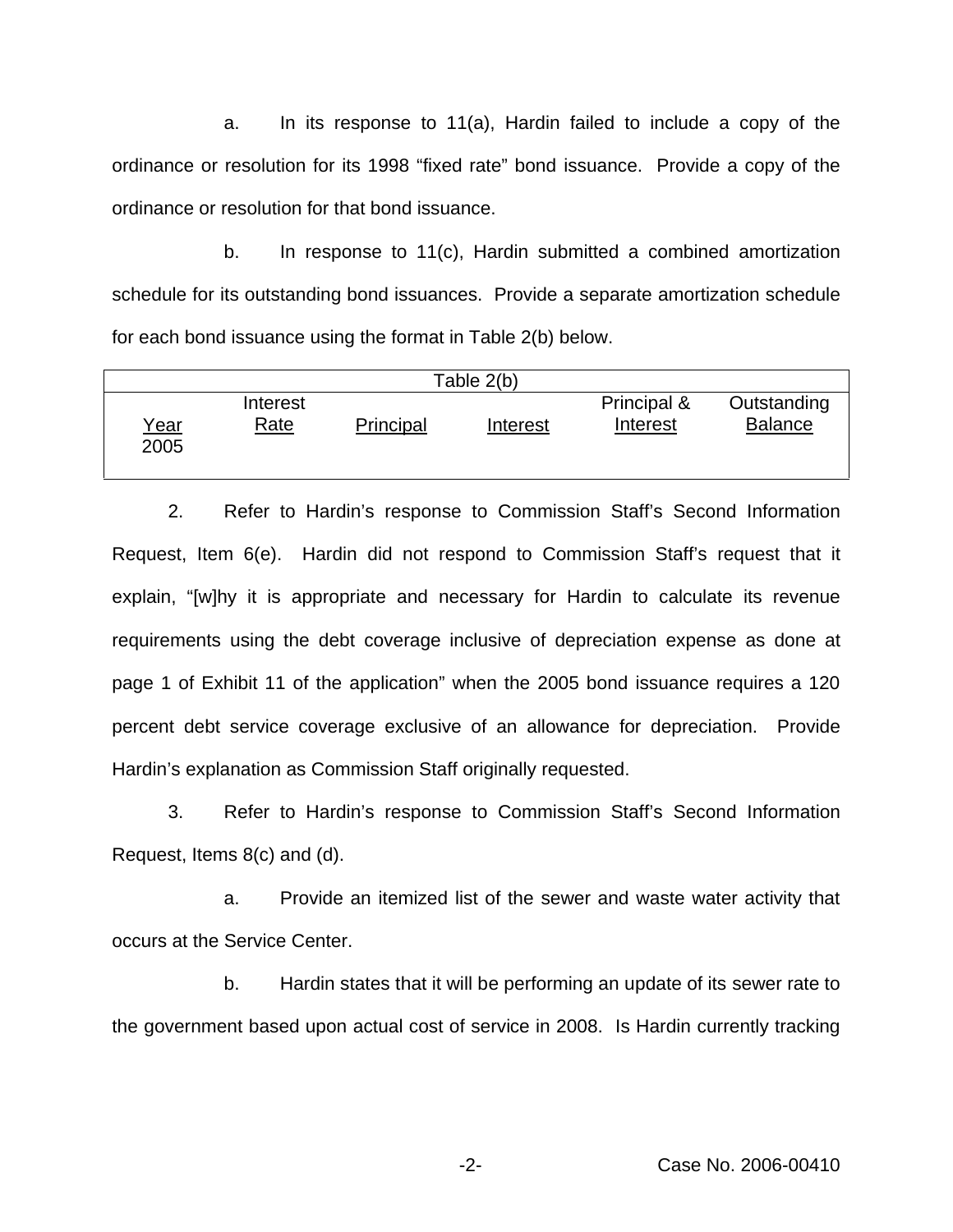the actual costs that it is incurring to operate either the sewer or the waste water operations?

c. If the response to 3(b) is yes, provide the actual costs that Hardin is incurring to operate the sewer and waste water operations.

d. If the response to 3(b) is no, explain why Hardin is not currently tracking those costs.

4. Refer to Hardin's response to Commission Staff's Second Information Request, Item 3.

a. Has Hardin included either the financing costs or the depreciation expense associated with these projects in its calculation of the revenue requirement? If the response is yes, identify the projects that have been included.

b. Explain why these construction projects are included in test-period Construction Work In Progress.

(1) Lex-A-Villa North, Water Main Extension, Estimated completion date December 12, 2001.

(2) Hilltop Section 10, Water Main Extension, Estimated completion date April 9, 1999.

(3) Whispering Hills Section 15, County Expansion Project, Estimated completion date May 2000.

5. Refer to Hardin's response to Commission Staff's Second Information Request, Item 12.

a. Identify the "year end adjusting entries" that will increase or decrease the unaudited income from sewer operations of \$416,000.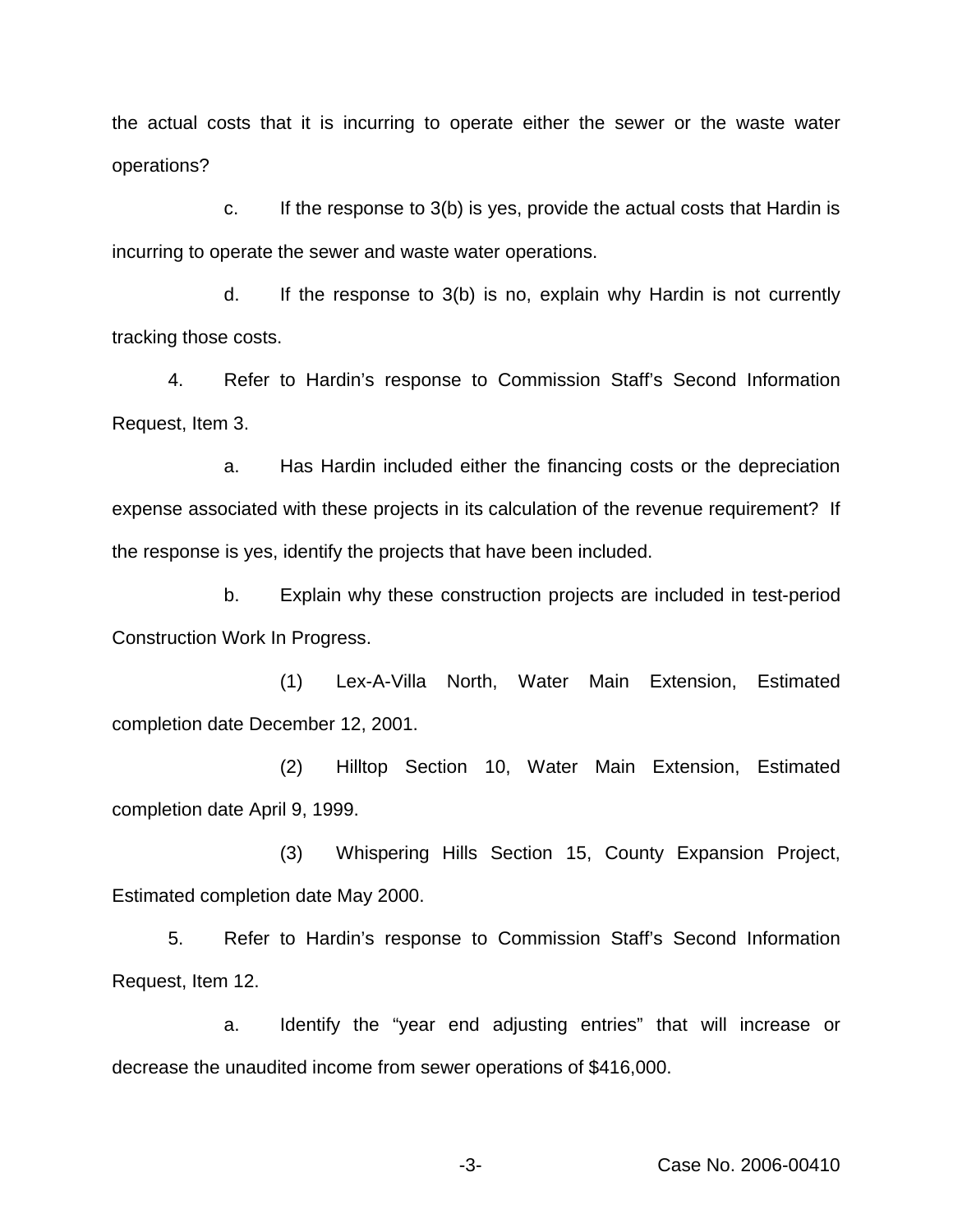b. Are the "numerous and significant capital projects" referenced in 12(a) the projects that were funded with the government contribution of \$15,197,541?

c. If the response to 5(b) is yes, explain why it is appropriate to include depreciation on utility plant in service that has been funded by cost-free capital, contributions in aid of construction.

d. If the response to 5(b) is no, identify each project, its total cost, the date completed, how it was funded, and the impact on depreciation expense. Include all workpapers, calculations, and assumptions used in the response.

6. In reviewing Hardin's response to Item 12 of Commission Staff's Second Information Request, it was noted that Hardin did not respond to Item 12(b).

a. Absent the allocation of a portion of the net income of the storm water operations to its water division, state the benefits accruing to Hardin's water customers in this proceeding in return for assuming the risk of ownership of these storm water assets.

b. Identify the benefits accruing to Hardin's water customers in this proceeding in return for assuming the risk of ownership of sewer assets.

7. Refer to Exhibit 11 of the Application, Revenue Requirements. Provide workpapers, calculations, and assumptions that Hardin used to derive the \$69,396 adjustment for reimbursement from sewer utility for salaries.

8. Refer to Hardin's responses to Commission Staff's Second Information Request, Items 17 and 20. According to the response to Item 20, 237.5 hours of Brett Pyles' time was spent on sewer-related functions, which results in a sewer allocation

-4- Case No. 2006-00410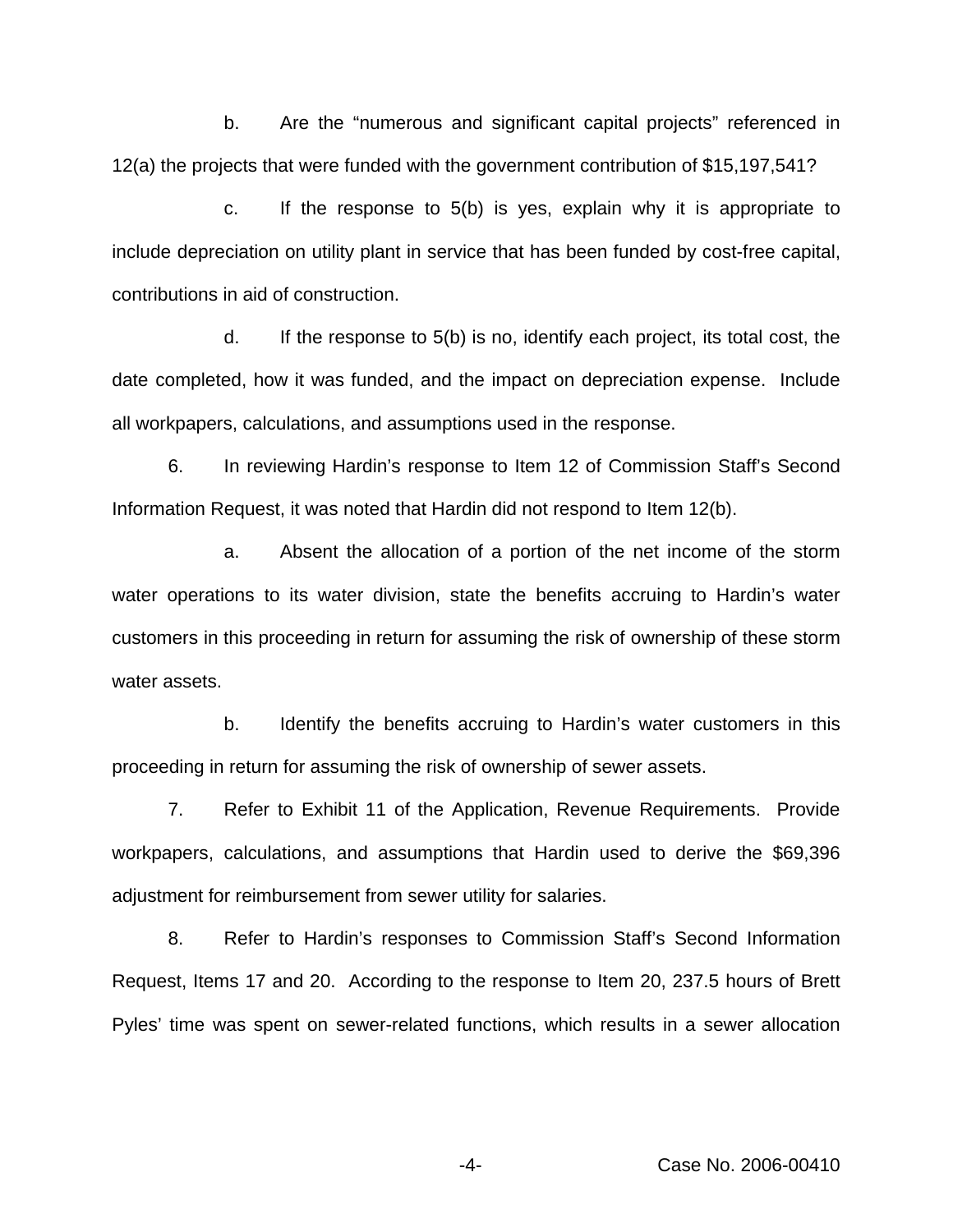factor of 11.4 percent.<sup>1</sup> Explain why Hardin used a 25 percent allocation to the sewer operations for the assets listed in the response to Item 17.

9. Refer to Hardin's response to Commission Staff's Second Information Request, Item 19. In its response to Item 8 of the Commission Staff's First Information Request, Hardin listed the monthly employee health insurance premium as \$295.31, but the current monthly premium is approximately \$260. Provide the monthly premium Hardin used to calculate its pro forma employee health insurance.

10. Refer to Hardin's response to Commission Staff's Second Information Request, Item 20 and Hardin's response to Commission Staff's First Information Request, Item 8. Using the responses to these requests, calculate the salary for each employee listed in the response to Item 20 broken down into the following categories.

- a. Regular
- b. Overtime
- c. Meter Reading
- d. Meter Installations
- e. Capitalized
- f. Sewer

11. Refer to Hardin's response to Commission Staff's Second Information Request, Item 20. The normal hours that an employee works during an annual period are 2,080. Explain why the employees listed in the Table 11 below either worked over or under the normal number of annual hours.

<sup>1</sup> 237.5 (Sewer Hours)  $\div$  2,080 (Total Hours) = 11.4%.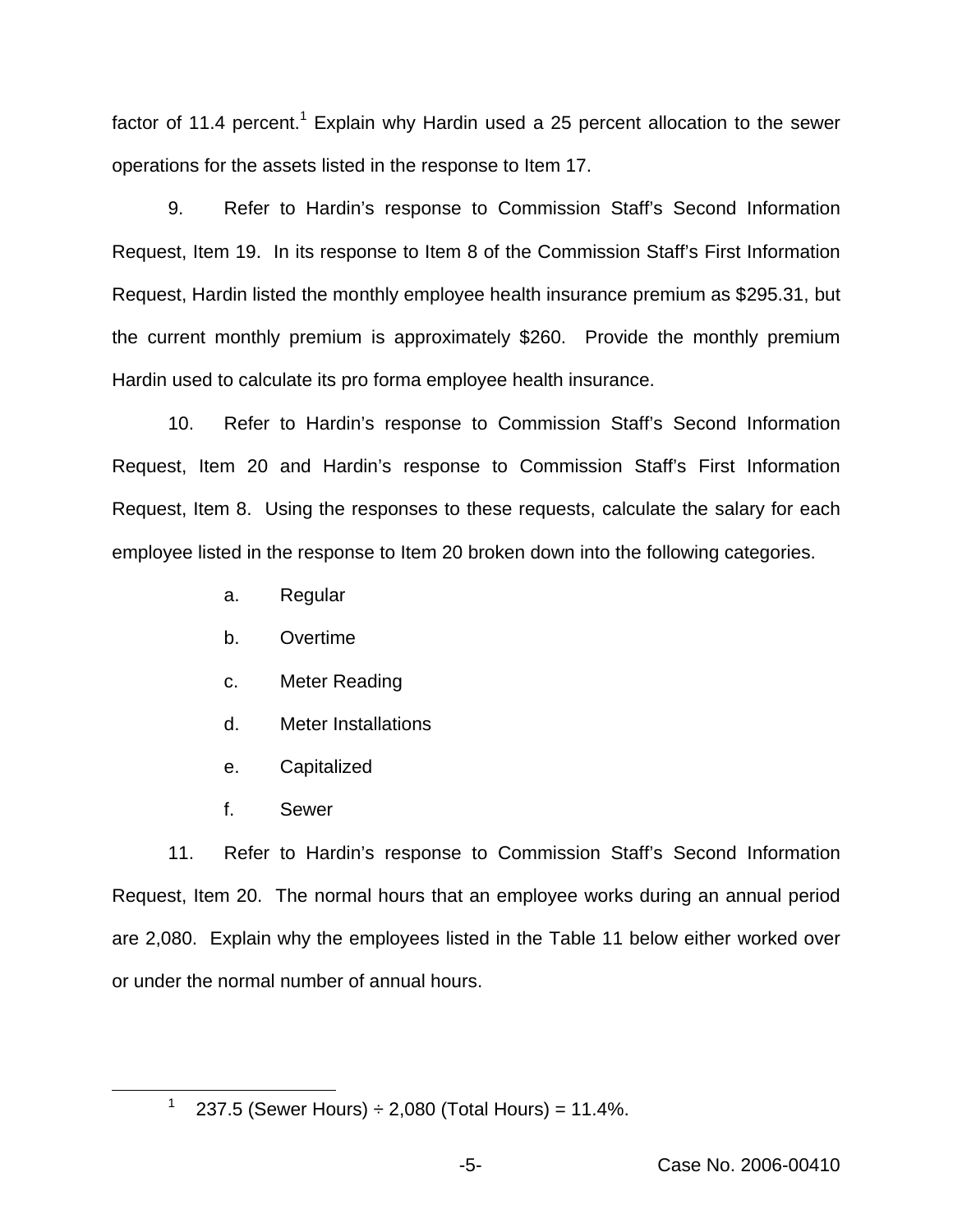|    | Table 11                |                          |
|----|-------------------------|--------------------------|
|    | <b>Employee Name</b>    | <b>Test-Period Hours</b> |
| а. | <b>Charles Williams</b> | 2,166                    |
| b. | Karen Brown             | 2,126                    |
| c. | Sandra Hammock          | 1,583                    |
| d. | Lynn King               | 2,033                    |
| е. | <b>Kim Burmns</b>       | 2,076                    |
| f. | Deondrea Bostic         | 1,959                    |
| g. | John Mancik             | 2,202                    |
| h. | <b>Cecil Asberry</b>    | 1,759                    |
|    | Linda Thompson          | 2,081                    |
|    | <b>Moseley Mike</b>     | 593                      |
| k. | Jim Gray                | 2,140                    |
| I. | Jerry McCoy             | 2,181                    |
| m. | Clifford (Jay) Davis    | 1,447                    |
| n. | <b>Chris Cecil</b>      | 1,998                    |
| о. | Mike McKinley           | 2,137                    |
| p. | <b>Steve Ellington</b>  | 2,120                    |
| q. | John Thomas             | 2,064                    |
| r. | <b>Donnie Underhill</b> | 2,196                    |
| s. | James Perry             | 2,194                    |

12. a. Has Hardin received notification from the Kentucky Retirement System of the employer contribution rate that will be effective for the Fiscal Year 2007 through 2008?

b. If the response is yes to 12(a), provide a copy of the correspondence.

13. Refer to Hardin's response to Commission Staff's Second Information Request, Item 37. For each payment listed in Table 13 below provide the account(s) each payment was charged.

|                     | Table 13                        |           |
|---------------------|---------------------------------|-----------|
| <b>Check Number</b> | Vendor                          | Amount    |
| 71570               | Grassy Knoll, Inc.              | 558.00    |
| 71571               | <b>Harris</b>                   | 7,632.00  |
| 71575               | <b>Peterson Truck Center</b>    | 54,769.00 |
| 71577               | <b>Radcliff Rotary Club</b>     | 35.00     |
| 71649               | James D. Or Theresa K. Reed     | 50.00     |
| 71656               | <b>Tim Davis and Associates</b> | 2,335.72  |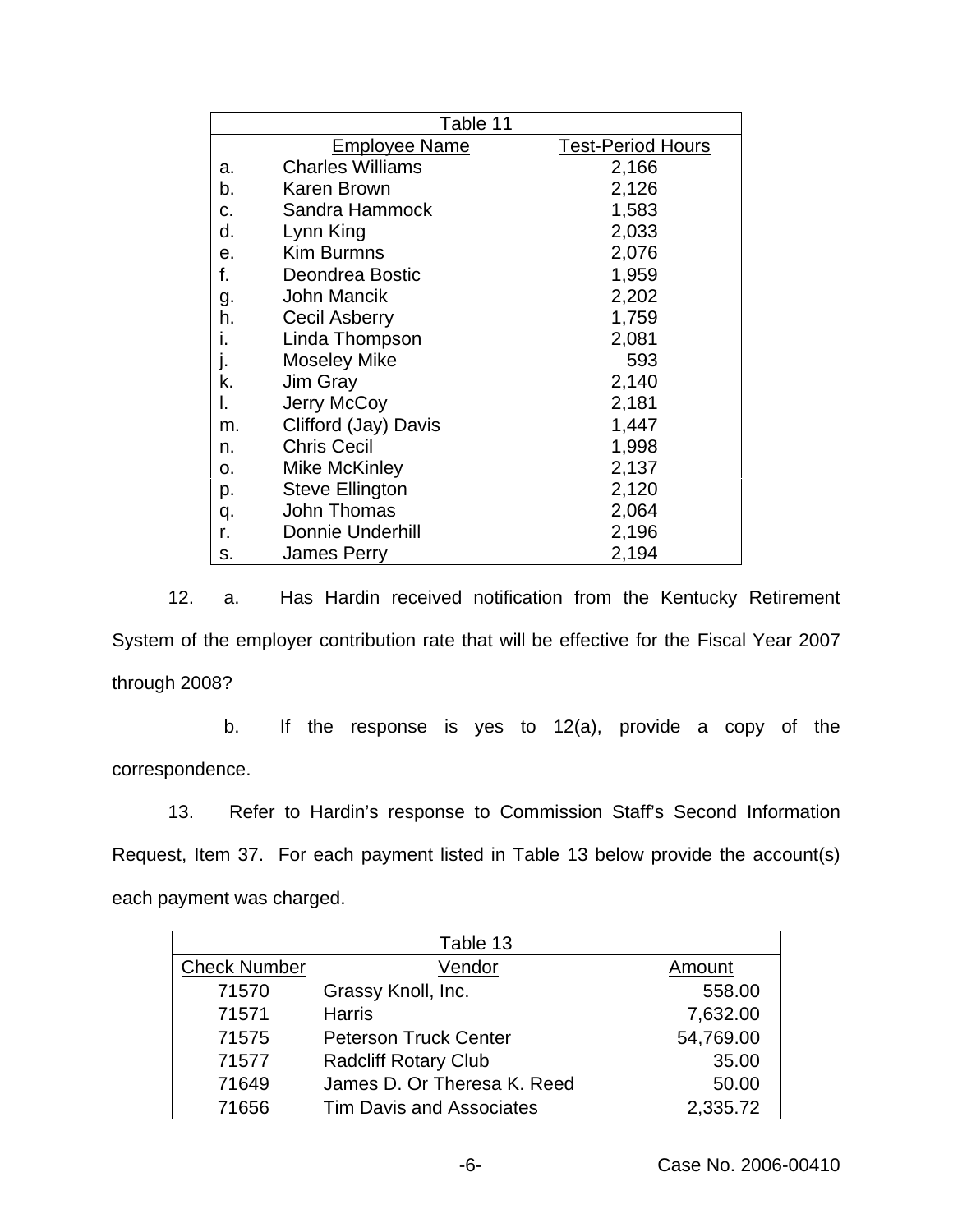| Table 13 (Cont.)    |                                        |               |  |
|---------------------|----------------------------------------|---------------|--|
| <b>Check Number</b> | <b>Vendor</b>                          | <u>Amount</u> |  |
| 71657               | <b>Tim Davis and Associates</b>        | 2,233.14      |  |
| 71659               | Grassy Knoll, Inc.                     | 2,148.10      |  |
| 71695               | <b>Beckmar</b>                         | 1,680.00      |  |
| 71698               | CI Thormburg                           | 5,864.72      |  |
| 71699               | Dataimage                              | 1,960.00      |  |
| 71705               | Holt Equipment Co.                     | 587.70        |  |
| 71706               | <b>Horizon Inspection Services</b>     | 738.25        |  |
| 71709               | <b>Martin &amp; Associates</b>         | 5,935.00      |  |
| 71710               | <b>Myers Concrete Products</b>         | 2,850.00      |  |
| 71711               | Nalco Chemical Co.                     | 16,270.80     |  |
| 71714               | Quest Engineers, Inc.                  | 1,000.00      |  |
| 71715               | <b>Radcliff Community Leadership</b>   | 500.00        |  |
| 71716               | Reynolds, Inc.                         | 2,137.57      |  |
| 71717               | Sunguard                               | 11,422.28     |  |
| 71725               | <b>Hunt Tractor</b>                    | 57,581.00     |  |
| 71793               | <b>High Tide Technologies</b>          | 270.00        |  |
| 71797               | Martin & Associates                    | 8,499.07      |  |
| 71798               | Quest Engineers, Inc.                  | 5,322.24      |  |
| 71800               | Sungard                                | 1,838.60      |  |
| 71821               | <b>Jeff Jones Chevrolet</b>            | 14,141.00     |  |
| 71822               | <b>Kentucky Retirement Systems</b>     | 10,041.11     |  |
| 71825               | Metro United Way of Central KY         | 142.50        |  |
| 71826               | <b>PNC Advisors Retirement</b>         | 9,982.97      |  |
| 71830               | <b>Tim Davis and Associates</b>        | 2,239.44      |  |
| 71871               | Kenney, Inc.                           | 496,466.51    |  |
| 71873               | Kentucky Glass Lined Tank              | 17,676.00     |  |
| 71875               | Phillips Brothers Construction, LLC    | 668,084.49    |  |
| 71882               | Dataimage                              | 3,177.18      |  |
| 71925               | Metro United Way of Central KY         | 142.50        |  |
| 71963               | <b>Jim Bruce</b>                       | 73.00         |  |
| 71967               | CI Thormburg                           | 6,840.00      |  |
| 71969               | <b>Engineering Design Group</b>        | 1,732.50      |  |
| 71971               | <b>Fifth Third Bank</b>                | 3,658.55      |  |
| 71976               | Hughes Supply, Inc.                    | 11,182.07     |  |
| 71977               | JP Morgan Securities, Inc.             | 828.33        |  |
| 71983               | <b>T&amp;W Office Products</b>         | 4,345.00      |  |
| 71990               | <b>Breckinridge County Court Clerk</b> | 60.00         |  |
| 71995               | <b>Kim Burns</b>                       | 966.94        |  |
| 72000               | Humana Health Plan, Inc.               | 701.47        |  |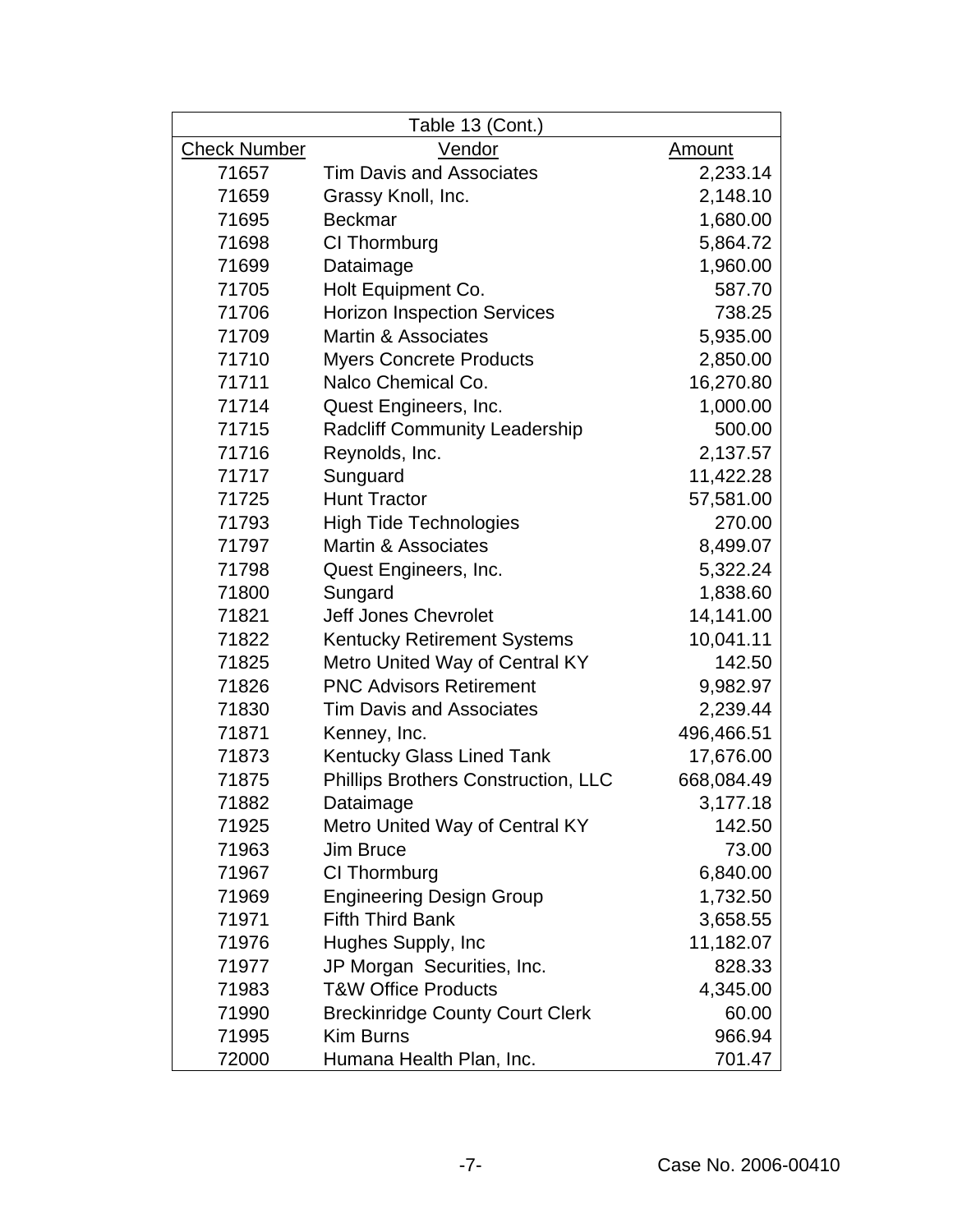| Table 13 (Cont.)    |                                            |               |  |
|---------------------|--------------------------------------------|---------------|--|
| <b>Check Number</b> | Vendor                                     | <u>Amount</u> |  |
| 72013               | <b>Tim Davis and Associates</b>            | 2,233.14      |  |
| 72014               | <b>Tim Davis and Associates</b>            | 2,473.44      |  |
| 72017               | Kenney, Inc.                               | 125,985.62    |  |
| 72018               | <b>Kentucky Glass Lined Tank</b>           | 2,493.00      |  |
| 72019               | SJ Cox Enterprises, Inc.                   | 26,288.58     |  |
| 72051               | <b>MTS Swope Motors</b>                    | 19,714.10     |  |
| 72052               | <b>Chris Cecil</b>                         | 171.31        |  |
| 72055               | <b>Phillips Brothers Construction, LLC</b> | 142,262.57    |  |
| 72058               | Grassy Knoll, Inc.                         | 2,960.32      |  |
| 72085               | <b>Fifth Third Bank</b>                    | 39,796.66     |  |
| 72092               | <b>Carlton Satellite Systems</b>           | 135.00        |  |
| 72094               | <b>Corvin's Carpet</b>                     | 1,128.57      |  |
| 72100               | Gemini Group, LLC                          | 2,205.00      |  |
| 72101               | Hach                                       | 5,312.50      |  |
| 72106               | <b>Kentucky Classified Network</b>         | 768.65        |  |
| 72108               | <b>Martin &amp; Associates</b>             | 1,081.00      |  |
| 72110               | Nalco Chemical Co.                         | 12,524.40     |  |
| 72116               | <b>USA Bluebook</b>                        | 2,505.08      |  |
| 72118               | <b>Waterworks Supplies</b>                 | 8,010.19      |  |
| 72124               | Metro United Way of Central KY             | 132.00        |  |
| 72140               | <b>PNC Advisors Retirement</b>             | 23,318.22     |  |
| 72141               | <b>Radcliff Rotary Club</b>                | 35.00         |  |
| 72185               | Douglas Kasey                              | 2,536.00      |  |
| 72186               | Kenney, Inc.                               | 80,178.70     |  |
| 72187               | <b>Kentucky Glass Lined Tank</b>           | 7,380.00      |  |
| 72188               | <b>Phillips Brothers Construction, LLC</b> | 338,703.04    |  |
| 72189               | SJ Cox Enterprises, Inc.                   | 28,298.45     |  |
| 72191               | Basham Lumber C.                           | 1,896.80      |  |
| 72197               | Hayes Pipe Supply, Inc.                    | 1,402.85      |  |
| 72204               | Quest Engineers, Inc.                      | 420.00        |  |
| 72205               | <b>Radio Communications Systems</b>        | 2,475.00      |  |
| 72247               | Meredith & Son                             | 8,486.62      |  |
| 72257               | <b>Swope Motors</b>                        | 772.08        |  |
| 72299               | <b>Lincoln Trail Regional</b>              | 4,500.00      |  |
| 72307               | <b>Fifth Third Bank</b>                    | 12,226.91     |  |
| 72313               | Gemini Group, LLC                          | 2,501.60      |  |
| 72316               | Jacobi Sales                               | 224.38        |  |
| 72319               | Moody's Investors Service                  | 500.00        |  |
| 72322               | <b>Waterworks Supplies</b>                 | 14,792.00     |  |
| 72332               | Kenney, Inc.                               | 119,240.11    |  |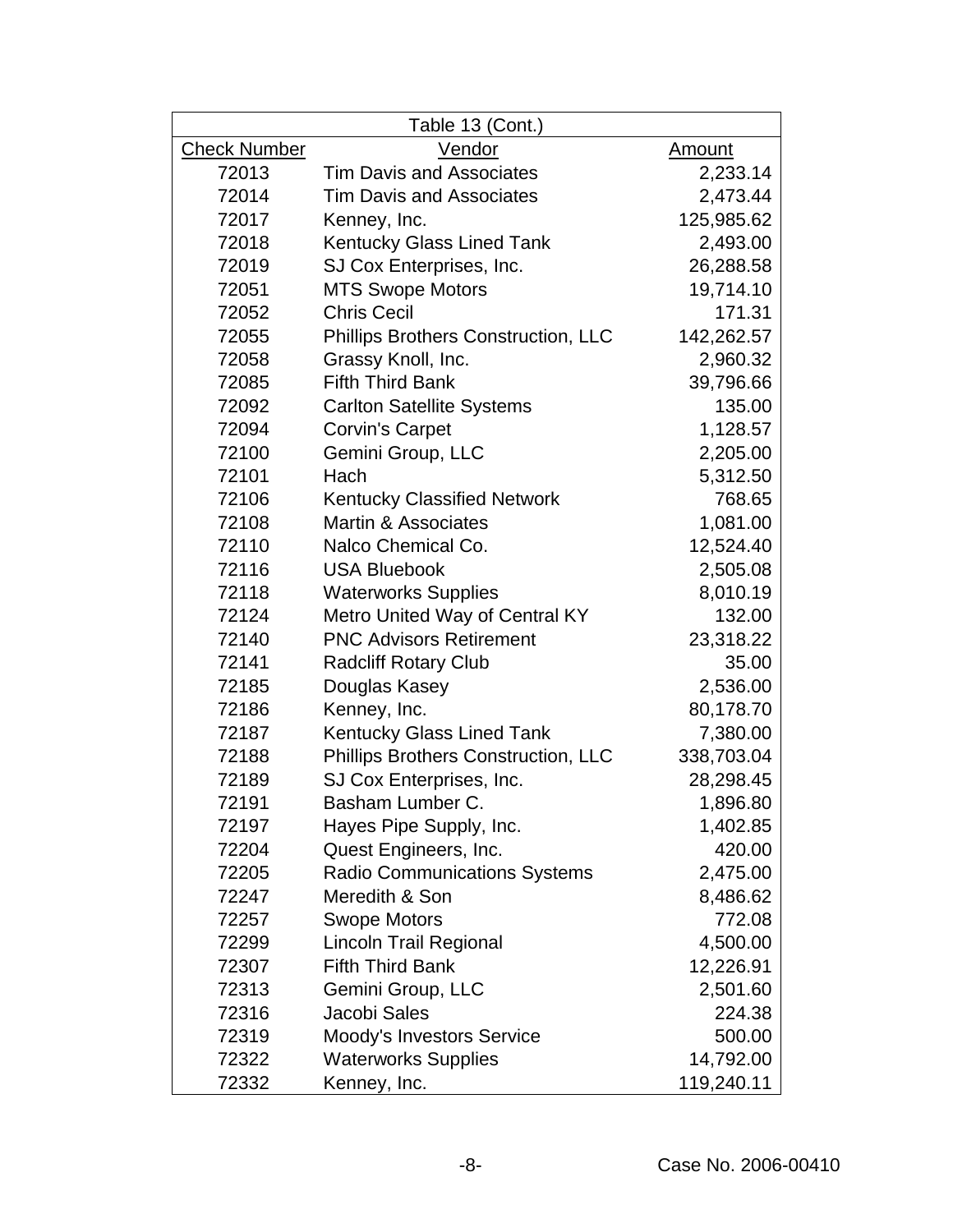|                     | Table 13 (Cont.)                           |               |
|---------------------|--------------------------------------------|---------------|
| <b>Check Number</b> | Vendor                                     | <u>Amount</u> |
| 72333               | <b>Kentucky Glass Lined Tank</b>           | 61,056.00     |
| 72335               | <b>Phillips Brothers Construction, LLC</b> | 145,695.72    |
| 72336               | Quest Engineers, Inc.                      | 234,221.14    |
| 72338               | SJ Cox Enterprises, Inc.                   | 10,392.97     |
| 72386               | <b>Kim Burns</b>                           | 1,402.70      |
| 72388               | Elizabethtown Radiology                    | 14.40         |
| 72396               | <b>Engineering Design Group</b>            | 735.00        |
| 72400               | Hayes Pipe Supply, Inc.                    | 5,827.61      |
| 72403               | Skeeters, Bennett and Wilson               | 7,400.92      |
| 72405               | <b>Waterworks Supplies</b>                 | 12,366.84     |
| 72415               | The City of Radcliff                       | 6,390.00      |
| 72445               | Colonial                                   | 329.32        |
| 72470               | <b>B&amp;W Metals</b>                      | 4,221.99      |
| 72472               | <b>Bart's Lawn Service</b>                 | 8,132.80      |
| 72480               | <b>Hartford Fire Insurance</b>             | 2,508.00      |
| 72481               | Hayes Pipe Supply, Inc.                    | 12,065.16     |
| 72486               | JP Morgan Securities, Inc.                 | 831.78        |
| 72487               | Kenney, Inc.                               | 112,259.86    |
| 72489               | <b>Kentucky Glass Lined Tank</b>           | 125,213.04    |
| 72493               | <b>Phillips Brothers Construction, LLC</b> | 114,545.03    |
| 72494               | Quest Engineers, Inc.                      | 9,707.42      |
| 72498               | Skeeters, Bennett and Wilson               | 4,964.00      |
| 72499               | Spatial Data Integrations, Inc.            | 2,800.00      |
| 72502               | <b>Waterworks Supplies</b>                 | 5,397.41      |
| 72503               | <b>Wemhoener Water Works</b>               | 2,917.34      |
| 72560               | <b>High Tide Technologies</b>              | 1,320.24      |
| 72592               | <b>Harris Computer Systems</b>             | 450.00        |
| 72637               | <b>Hardin Memorial Hospital</b>            | 1,000.24      |
| 72661               | <b>Bart's Lawn Service</b>                 | 7,053.10      |
| 72676               | Quest Engineers, Inc.                      | 1,425.00      |
| 72679               | Southern Backhoe, Inc.                     | 9,950.00      |
| 72681               | <b>Waterworks Supplies</b>                 | 217,434.87    |
| 72693               | Kenney, Inc.                               | 117,217.08    |
| 72694               | Kentucky Glass Lined Tank                  | 124,938.37    |
| 72695               | <b>Phillips Brothers Construction, LLC</b> | 129,297.91    |
| 72697               | <b>Staeffer Pump and Supply</b>            | 3,240.00      |
| 72698               | <b>Waterworks Supplies</b>                 | 144,797.98    |
| 72718               | <b>PNC Advisors Retirement</b>             | 74,107.96     |
| 72723               | <b>Treasurer of US</b>                     | 3,248.16      |
| 72756               | Kenney, Inc.                               | 21,971.03     |
| 72757               | <b>Kentucky Glass Lined Tank</b>           | 69,779.29     |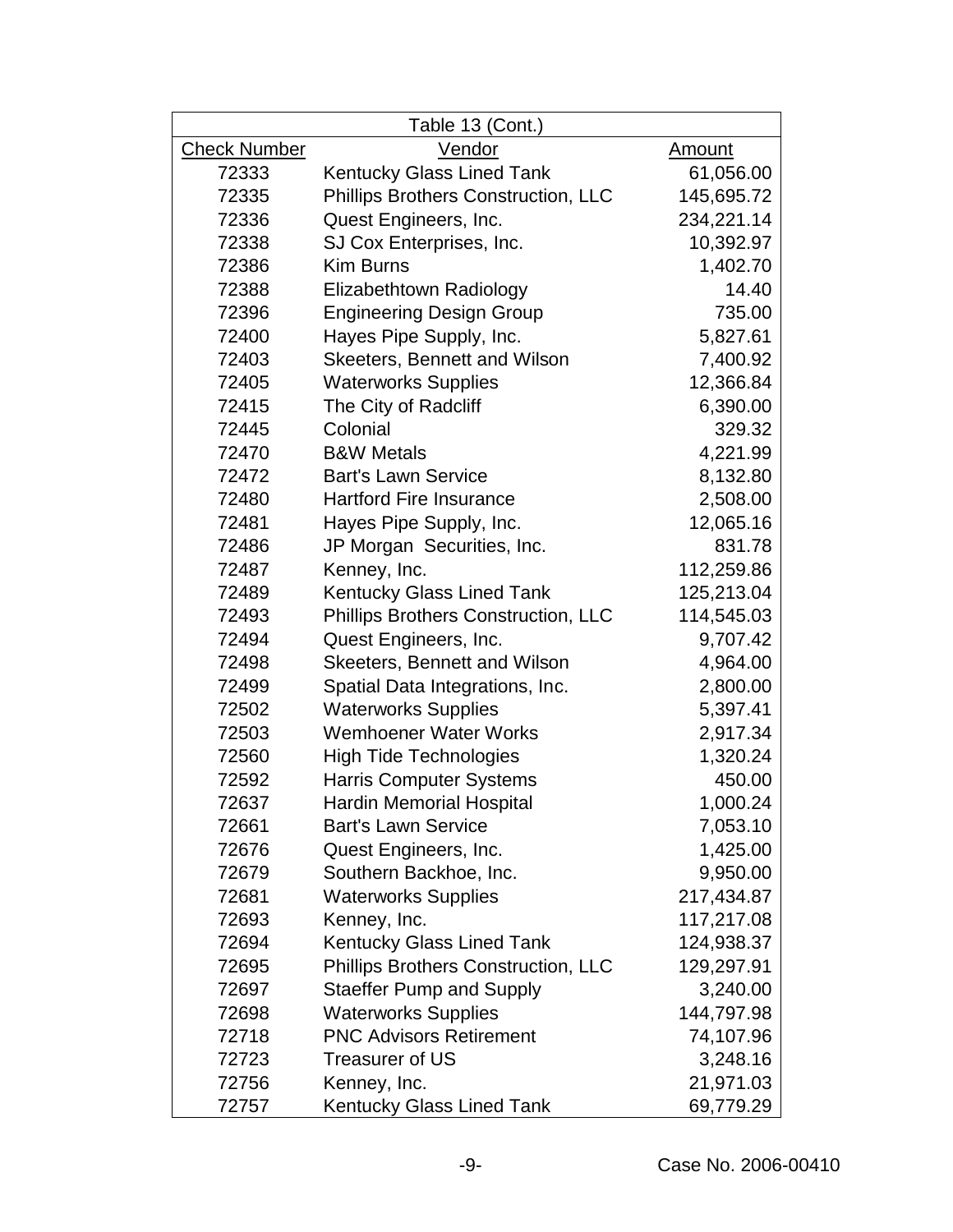| Table 13 (Cont.)    |                                            |               |  |
|---------------------|--------------------------------------------|---------------|--|
| <b>Check Number</b> | Vendor                                     | <u>Amount</u> |  |
| 72757               | Kentucky Glass Lined Tank                  | 69,779.29     |  |
| 72758               | <b>Phillips Brothers Construction, LLC</b> | 93,991.39     |  |
| 72806               | <b>Bart's Lawn Service</b>                 | 4,424.60      |  |
| 72819               | Hayes Pipe Supply, Inc.                    | 4,653.75      |  |
| 72825               | Nalco Chemical Co.                         | 12,658.80     |  |
| 72826               | Quest Engineers, Inc.                      | 9,168.13      |  |
| 72827               | Reynolds, Inc.                             | 10,304.91     |  |
| 72830               | Southern Backhoe, Inc.                     | 17,900.00     |  |
| 72836               | <b>Waterworks Supplies</b>                 | 13,629.78     |  |
| 72871               | SJ Cox Enterprises, Inc.                   | 3,420.00      |  |
| 72971               | Frost, Brown, Todd                         | 15,179.24     |  |
| 72977               | <b>HPP Industrial Sales</b>                | 1,103.00      |  |
| 72978               | <b>J&amp;K Communications</b>              | 7,974.50      |  |
| 72985               | Nalco Chemical Co.                         | 12,742.80     |  |
| 72986               | <b>Sewell Industrial Electronics</b>       | 24,606.36     |  |
| 72987               | Southern Backhoe, Inc.                     | 11,950.00     |  |
| 72992               | <b>Waterworks Supplies</b>                 | 79,293.43     |  |
| 73000               | Kenney, Inc.                               | 33,798.96     |  |
| 73001               | <b>Kentucky Glass Lined Tank</b>           | 27,560.00     |  |
| 73003               | Phillips Brothers Construction, LLC        | 82,178.77     |  |
| 73006               | <b>Bart's Lawn Service</b>                 | 5,566.00      |  |
| 73008               | Meredith & Son                             | 3,803.88      |  |
| 73161               | <b>Bart's Lawn Service</b>                 | 5,467.69      |  |
| 73167               | Hayes Pipe Supply, Inc.                    | 12,325.77     |  |
| 73175               | Quest Engineers, Inc.                      | 3,986.23      |  |
| 73180               | <b>Sewell Industrial Electronics</b>       | 13,525.00     |  |
| 73183               | Southern Backhoe, Inc.                     | 9,600.00      |  |
| 73190               | <b>Waterworks Supplies</b>                 | 15,461.80     |  |
| 73192               | Hardin County Waer Dist. #1                | 6,803.00      |  |
| 73194               | Murrell Construction, Inc.                 | 44,975.46     |  |
| 73195               | Kenney, Inc.                               | 100,980.98    |  |
| 73196               | <b>Kentucky Glass Lined Tank</b>           | 9,764.50      |  |
| 73197               | <b>Phillips Brothers Construction, LLC</b> | 121,340.39    |  |
| 73251               | <b>William Gossett</b>                     | 2,000.00      |  |
| 73317               | <b>All Country Paving</b>                  | 4,500.00      |  |
| 73319               | <b>Bart's Lawn Service</b>                 | 2,545.85      |  |
| 73330               | <b>J&amp;K Communications</b>              | 30,111.75     |  |
| 73342               | Southern Backhoe, Inc.                     | 19,275.00     |  |
| 73343               | Temco, Inc.                                | 2,681.00      |  |
| 73408               | <b>Waterworks Supplies</b>                 | 8,399.98      |  |
| 73414               | <b>Dickie Cecil</b>                        | 8,624.98      |  |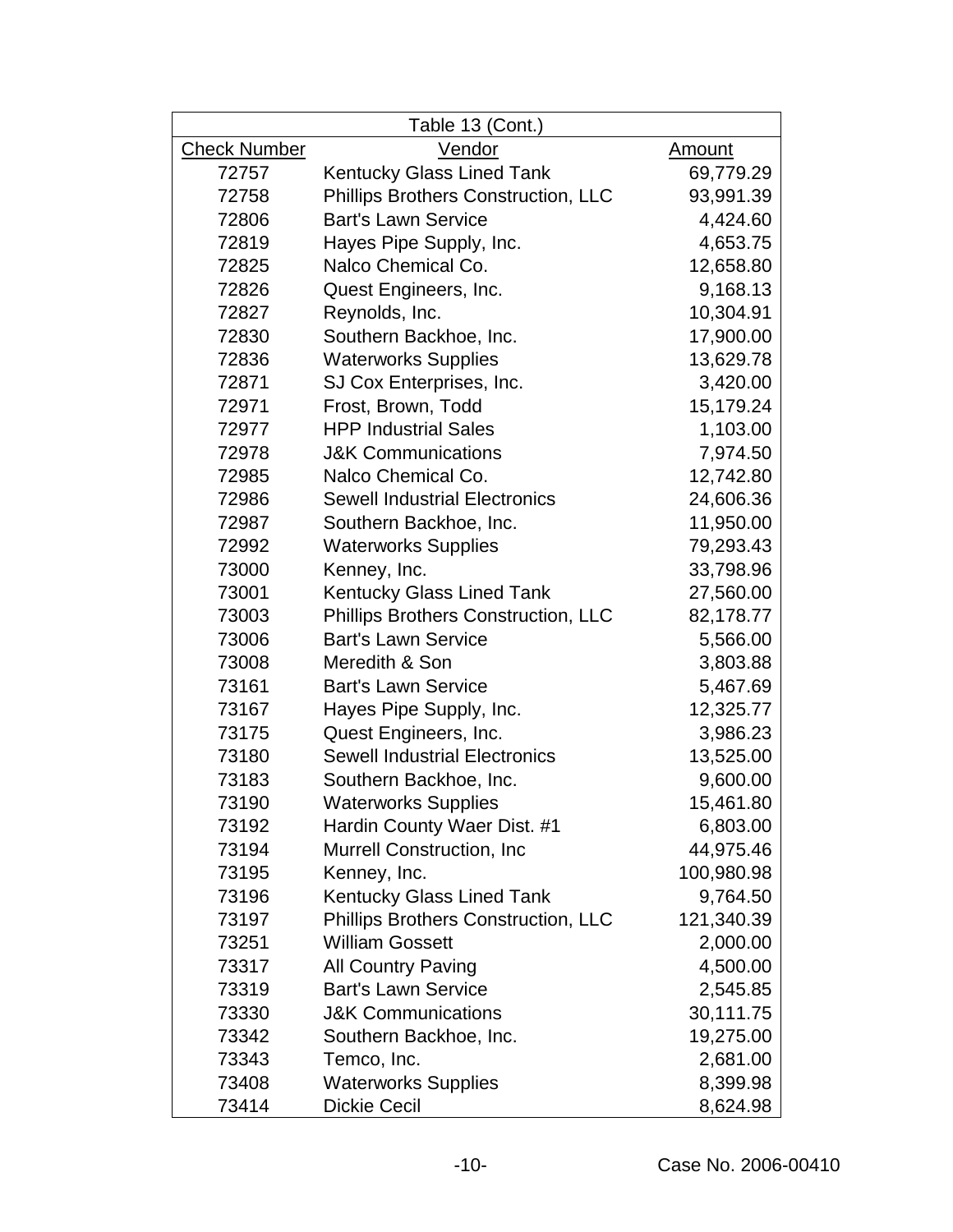|                     | Table 13 (Cont.)       |           |
|---------------------|------------------------|-----------|
| <b>Check Number</b> | Vendor                 | Amount    |
| 73415               | The City of Vine Grove | 4,882.50  |
| 73419               | Highpoint Const, Inc.  | 9,868.36  |
| 73420               | Joe Anderson           | 13,331.30 |

14. Refer to Hardin's Application, Exhibit 10, "Billing Analysis (Existing and Proposed Rates)."

a. Explain how Hardin selected the size of the usage blocks for its billing analysis.

b. Explain why, if the current rate structure of the first 15,000 gallons and over 15,000 gallons is the most appropriate structure for Hardin, why did Hardin use a usage block of 14,000 gallons to 24,999 gallons in its billing analysis?

15. Refer to Hardin's Application, Exhibit 16, "Schedule A, Cost of Service Comparison with Existing and Proposed Revenues/Rates and Schedule B, Allocation of Cost of Service by Function to Customer Classifications."

a. The calculation of the Meter Charge on Schedule A, appears to contain a calculation error from the information provided on Schedule B for the three segments of the charge as stated on Schedule A. Identify the segments of Schedule B used to calculate the Meter Charge Rate on Schedule A.

b. In Hardin's response to Item 15(a), include all workpapers, calculations and assumptions used by Hardin to calculate its response.

16. Refer to Hardin's Application, Exhibit 16, "Cost of Service Study."

a. Identify the location of the calculation of the volumetric rate on this Exhibit.